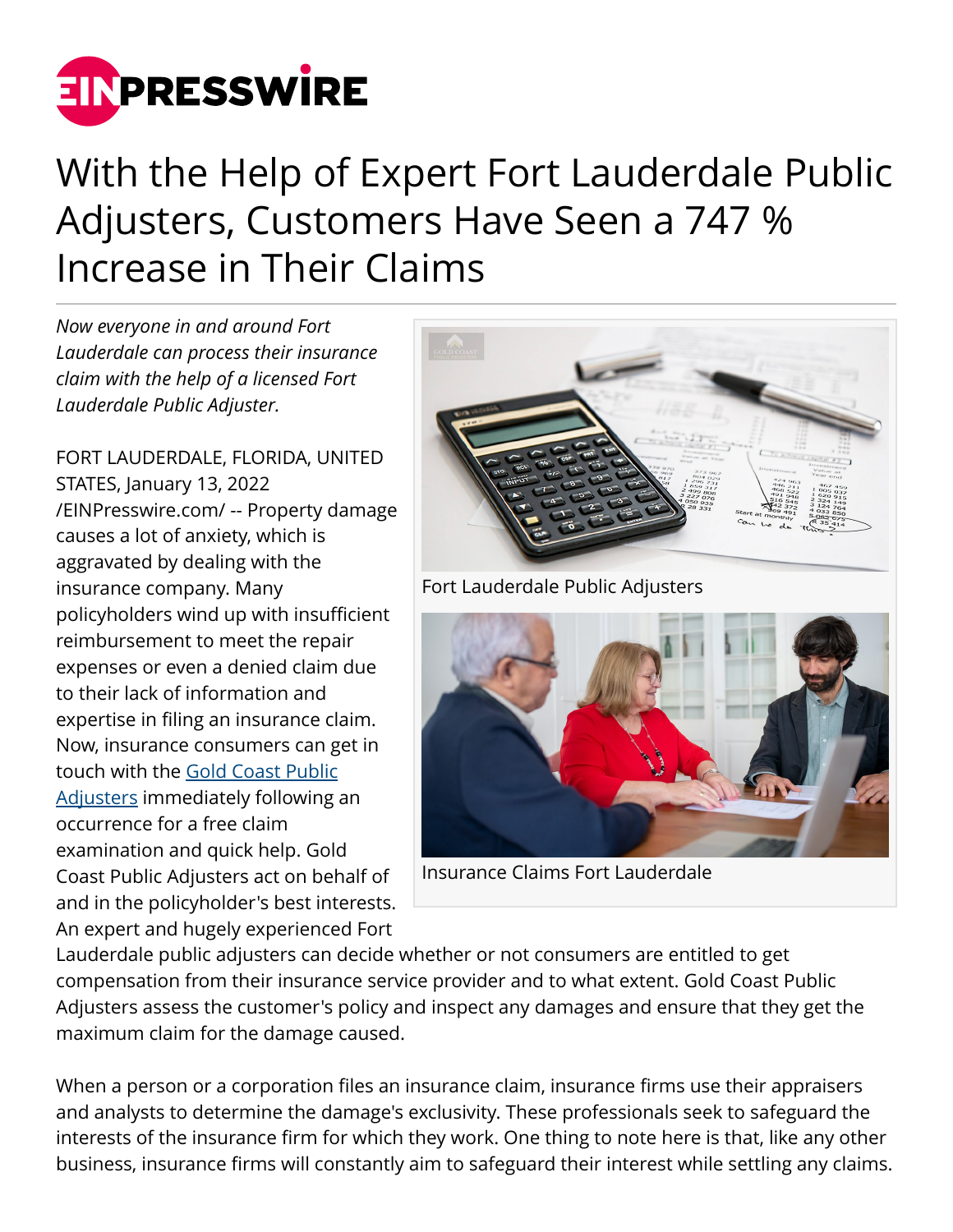As a result, their adjusters will aim to get the best result possible for themselves while safeguarding their interests. Gold Coast Public Adjusters can raise payments to policyholders. They are experts at dealing with [property damage claims](https://gcpublicadjusters.com/claims/) and assisting with financial recovery.

As a consumer, everyone should seek assistance to safeguard their interests. Gold Coast Public Adjusters work for the consumer and are paid on a contingency basis. In other words, they get compensated based on the results they generate for their clients. Hence, it makes sense to have the best Fort Lauderdale Public Adjusters on your side at all times, protecting your most valuable assets by obtaining the highest possible payout following any property loss. Gold Coast Public Adjusters specializes in resolving property damage claims and assisting individuals with their financial recovery.

About Gold Coast Public Adjusters

Gold Coast Public Adjusters, based in Fort Lauderdale, is dedicated to helping communities and individuals analyze, evaluate, and negotiate the best settlement for their claims. They are experts in the sector, serving



Expert Fort Lauderdale Public Adjusters



Public Adjusters in Fort Lauderdale



Expert Fort Lauderdale Public Adjusters

policyholders in Broward and Palm Beach counties, including Boca Raton, Delray Beach, Deerfield Beach, Coral Springs, and Fort Lauderdale. Gold Coast Public Adjusters specializes in offering their expertise to assist communities in managing their property insurance claim and getting the maximum recovery cheque. Whether it is due to [water damage, rain, fire, hurricane,](https://gcpublicadjusters.com/claims/water-damage-fort-lauderdale/) or any other event that affects property- Gold Coast Public Adjusters can help.